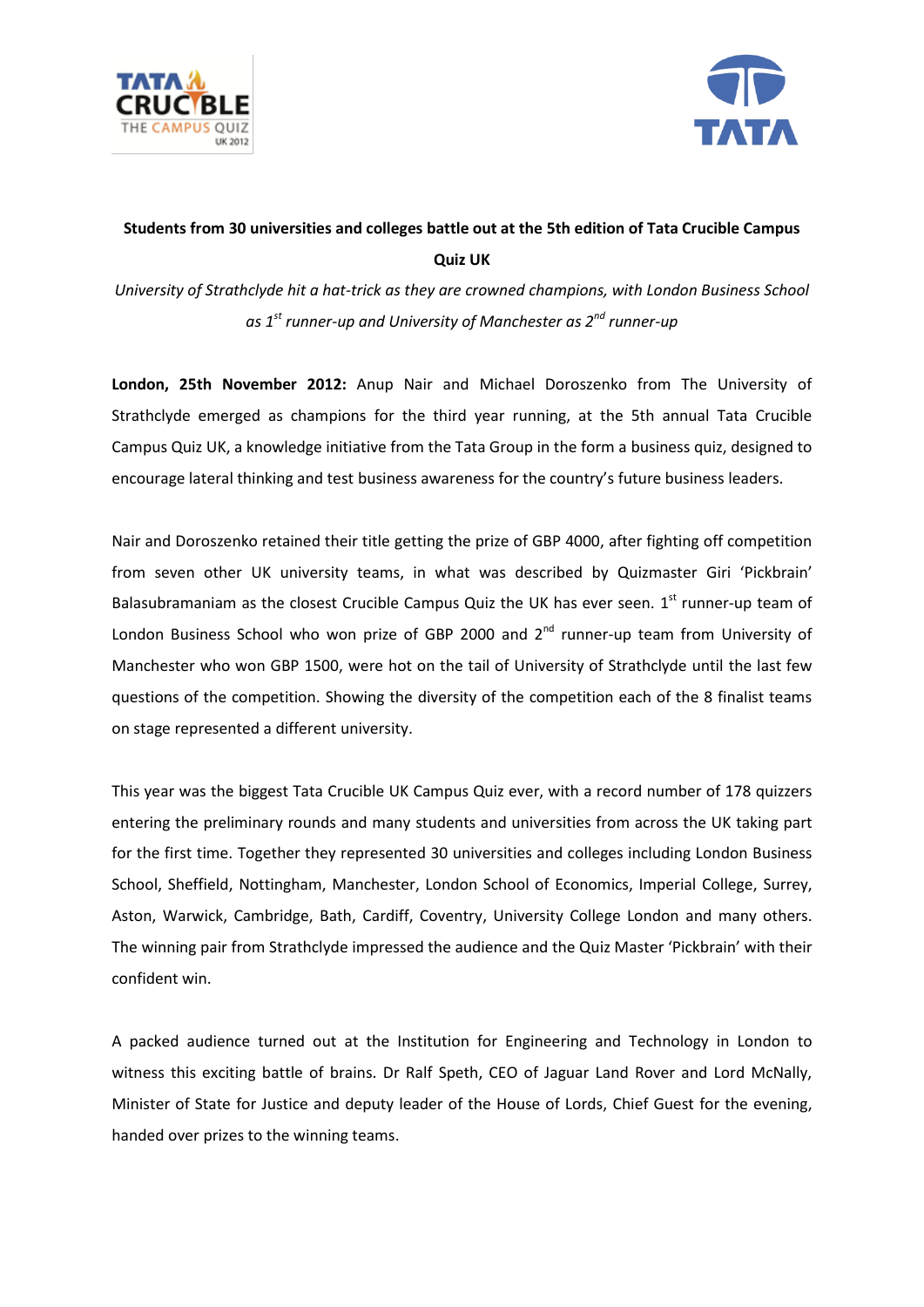



**Congratulating the winners Lord McNally said** - "*You are all going to do very well academically. I have been in business and in business One looks for the brilliant student of course but one also looks for that bit of hinterland, that extra bit that makes a difference and testing yourself this way is a very good way of giving you that hinterland*."

**Anwar Hasan, Head of Tata Limited UK said:** "*Tata has a long and cherished association with UK academia. We want students to be inspired by British business, realise their potential and strive for excellence. The Tata Crucible offers a fun, interactive way for students to test their lateral thinking and business knowledge, whilst learning and connecting with one of the most diverse businesses in the world*.*"*

## **Results:**

**Winning team** University Of Strathclyde Anup Karath Nair Michael Doroszenko **Runner up team** London Business School Shane Clancy Owen James **Second Runner up team** University Of Manchester Max Hird Aparajit Basu

The top two winning teams from UK edition will be invited to India to participate in the 3-nation international finals along with top two teams of the Singapore edition and India edition sometime in April 2013.

**For more details about Tata Crucible, please visit [www.tatacrucible.com/uk](http://www.tatacrucible.com/uk)**

**- Ends -**

Notes to Editors:

## **About Tata Crucible**

The Tata Crucible Quiz is a part of Tata Group's engagement with the youth as a knowledge initiative to encourage lateral associations, speed of thought and out-of-the-box thinking. It made its debut in India in 2004-05 and has become an annual event, held separately for corporates and campuses each year. Tata Crucible Campus Quiz made its international debut with the Singapore edition in